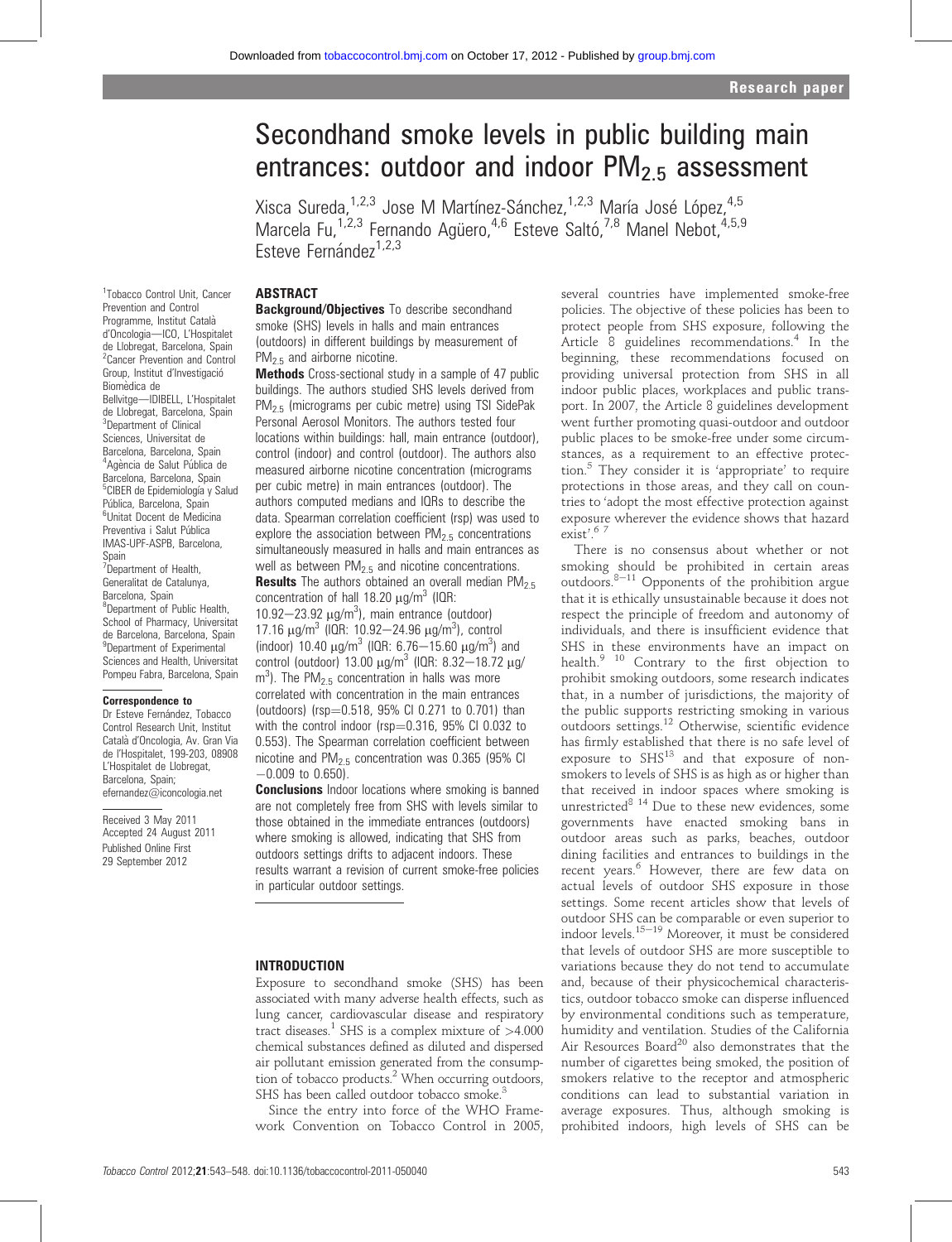detected in those settings due to smoke from the surroundings outside the building.<sup>15 16</sup><sup>18</sup>

As a consequence of workplace indoor tobacco regulations, many smokers have moved to the entrances of the buildings. However, objective assessments of the levels of SHS due to the placement of these smokers at the entrances are scarce. The main objective of our study was to assess the SHS levels in halls and main entrances (outdoors) in public buildings by measuring PM<sub>2.5</sub> and airborne nicotine.

#### MATERIALS AND METHODS Study design

We conducted a cross-sectional study between April and July 2010 among a convenience sample of 47 public places in the city of Barcelona and its metropolitan area. Smoking was prohibited by a national ban (Law 28/2005) in these buildings since 1 January 2006.21

We classified the buildings into four different types: public administration (n=9), educational places (n=17), public transport stations ( $n=8$ ) and healthcare centres ( $n=13$ ).

The buildings were included in the study according to the following criteria: have an interior space adjacent to an outdoor area, separated by a doorway providing direct access; have at least one room physically separated from the hall; in case of having cooking facilities, they should be physically separated from the hall and from the other interior room. Moreover, there would be at least two lit cigarettes in main entrances (outdoor) during the time of the measurement.

The fieldwork took place on days when the weather conditions were favourable for the measurements (not rainy days, relative humidity <85%) and between 9:00 and 17:00, when most workers and visitors attend the building.

#### Measurements and variables

We measured respirable particles  $<$  2.5  $\mu$ m in diameter (PM<sub>2.5</sub>) as a well-established marker of tobacco<sup>22</sup> smoke with two precalibrated hand-held-operated monitors of particle size and mass concentration (TSI SidePak AM510 Personal Aerosol Monitor)<sup>23</sup> according to a common protocol based on previous studies.<sup>24'25</sup> The TSI SidePak uses a built-in sampling pump to draw air through the device, where the particulate matter in the air scatters the light from a laser. The two monitors were fitted with a  $2.5 \mu m$  impactor to measure the concentration of particulate matter with a mass median aerodynamic diameter  $\leq$ 2.5 µm. The sample flow rate through the TSI SidePak monitors was set at 1.7 l/min and logged  $PM<sub>2.5</sub>$  concentrations at 1 s intervals. The TSI SidePak monitors were calibrated in an experiment with a BAM-1020 instrument that measures and records airborne particulate concentration levels using the principle of  $\beta$  ray attenuation. The TSI SidePak measurements were made using a default K factor of 1.00 during the course of 4 h, and the experiment was repeated three times. The correlation between the TSI SidePak and BAM-1020 measurements was very high (r>0.98) in the three tests performed, and the K factor derived from the experiments was  $0.52<sup>26</sup>$  In addition to calibration with the gold standard, we tested whether both monitors provide similar measurements when used simultaneously in various environments (an indoor and an outdoor environment free of tobacco smoke and an outdoor environment with presence of tobacco smoke from active smokers). We found no differences in the median  $PM<sub>2.5</sub>$  concentrations between both monitors in these tests.  $PM<sub>2.5</sub>$  concentrations are expressed in  $\mu$ g/m<sup>3</sup>. Both monitors were set to a 1 s sampling interval and

zero-calibrated prior to use in each occasion by attachment of a high-efficiency particulate air filter according to the manufacturer's specifications.<sup>23</sup>

We defined four locations at each sample site to be tested as systematically represented in figure 1: hall (A, A'), defined as the interior space adjacent to an outdoor area; main entrances (outdoor) (B), as the area within a radius of 5 m over the door with direct access to public road and the most likely to be accessed by the public; control indoor (C), which was one room physically separated from the hall and placed at least 10 m of this and control outdoor (D), defined as the nearby outdoor spaces located >10 m from the main entrance (outdoor) where smoking was not present. We registered PM<sub>2.5</sub> concentrations simultaneously in the hall (A) and main entrance outdoors (B) during 30 consecutive minutes. The data collectors were situated 2 m of distance from the door, one in hall and the other in main entrance outdoors. We took another simultaneous measurement in the hall (A') and control indoor (C) during 10 min. Afterwards, we tested the control outdoor (D) during an additional 10 min period. All locations should not be potentially exposed to sources of PM2.5 other than tobacco smoke during the measurements (mainly from combustion sources as those generated in kitchens or vehicles). All the measurements were collected as unobtrusive as possible hiding the TSI SidePack in a backpack.

For each location, we registered the time of measurement onset and completion. All data registered by the two TSI SidePak monitors were downloaded into a personal computer for management and statistical analysis.

We also sampled for airborne nicotine in main entrances outdoors at the same time as we recorded simultaneous  $PM_{2.5}$ concentrations in the halls (indoor) and main entrances (outdoors). Because of operational reasons, we had to restrict our analysis to a subsample of buildings. We selected 28 of the 47 trying to maintain the proportionality of the types of building according to the full sample. We used nicotine sampler's devices connected through a tub to a pump (flow 3.02 ml/min) to take the measures. Nicotine samplers contained a filter that was 37 mm in diameter and treated with sodium bisulphate.<sup>27</sup> <sup>28</sup> Nicotine was analysed in the Laboratory of the Public Health Agency of Barcelona by gas chromatography/mass spectrometry. The time-weighted average nicotine concentration (micrograms per cubic metre) was estimated by dividing the amount of nicotine extracted by the volume of sampled air multiplied by the total number of minutes the filter was exposed. Airborne nicotine concentrations are also expressed in micrograms per cubic metre, with a quantification limit of 5 ng per filter, equivalent to  $0.06 \mu g/m^3$  of nicotine per an exposure time of



Figure 1 Outdoor and indoor locations of assessment of secondhand smoke levels in buildings. Repeated colours represent simultaneous measurements.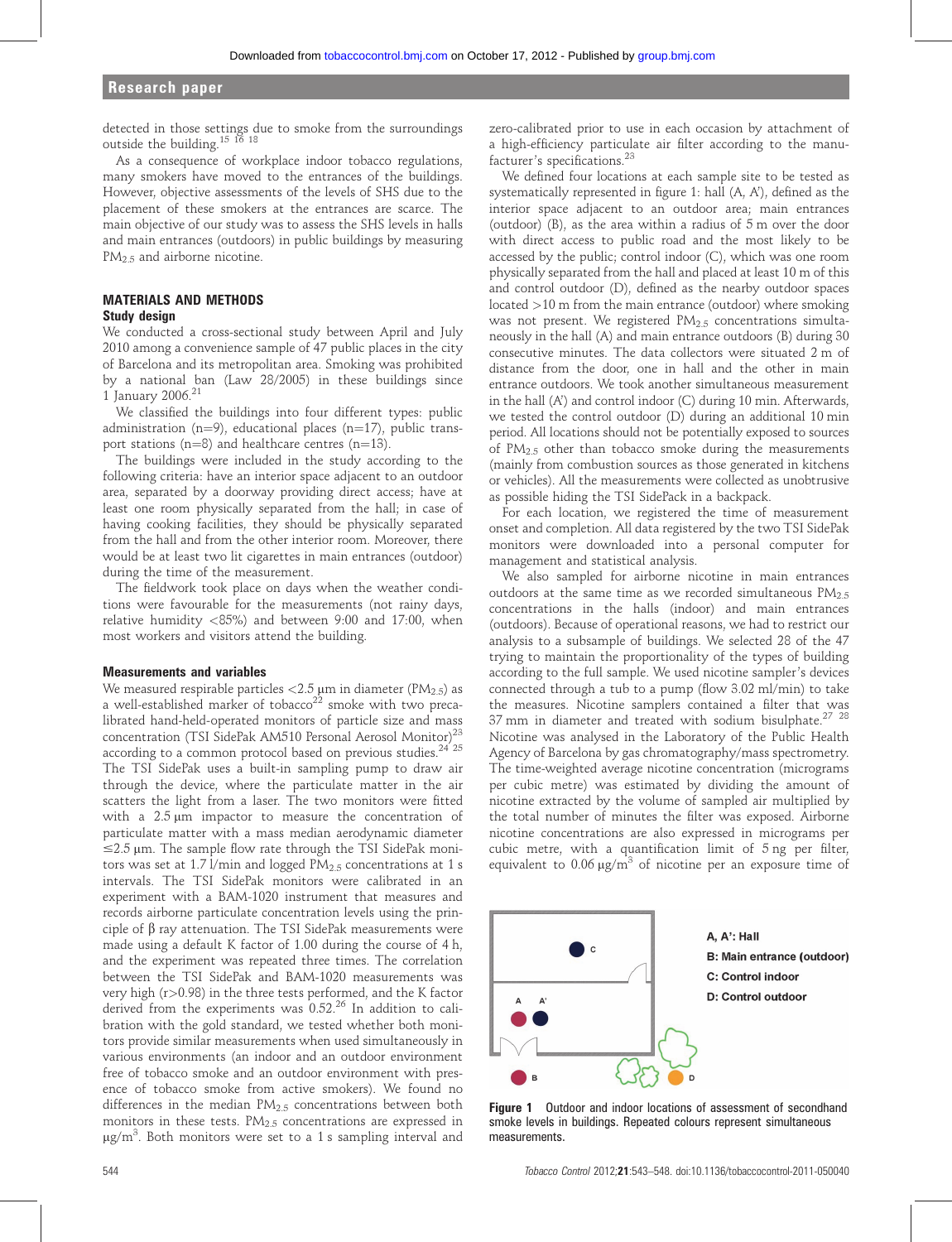30 min. Samples with values below the quantification limit were assigned half of this value (limit of detection= $0.03 \mu g/m^3$ ).

We recorded additional information for every measurement sampling: location area (m<sup>2</sup>), location volume (m<sup>3</sup>), temperature (8C), relative humidity (%), outdoor or quasi-outdoor main entrance (outdoors) and distance to roadways. We considered quasi-outdoor main entrances (outdoors) when there were overhead cover and/or side walls. Overhead covers are defined as any permanent or temporary structure that impedes upward airflow. Walls are defined as any structure that impedes lateral airflow. We also registered different indicators of the presence of tobacco smoking such as the number of cigarettes lit in main entrance (outdoors) (counting continuously all cigarettes lit during the observation in a perimeter of 5 m), presence of ashtrays, presence of cigarette butts and tobacco smell as has been done in previous studies. $2425$  The same two investigators made all measurements and observations.

We did not require approval from the ethics committee because the study did not involve interventions or measurements in humans but rather environmental measures in public buildings.

#### Data analyses

To describe the data, we provide medians, geometric means, maximum values, IQRs and 95% CIs of the geometric means by building type and by location. We compared  $PM_{2.5}$  medians with the non-parametric test for medians by location and the corresponding 95% CI, and we used the Spearman rank correlation coefficient (rsp). We describe medians and their corresponding IQR in hall and main entrance (outdoors) by selected characteristics: number of lit cigarettes in main entrances  $\left($  < 10,  $\geq$  10); outdoor or quasi-outdoor main entrance (outdoor); signs of tobacco smoking in hall (yes, no) and distance to roadways ( $\lt 15$  m,  $\ge 15$  m). We compared PM<sub>2.5</sub> medians in hall and in main entrances (outdoor) with the non-parametric test for medians. We studied the correlations between  $PM_{2.5}$  concentrations for the simultaneous measurements (hall-main entrances (outdoors); hall-control indoor).

We also describe nicotine concentrations using medians and IQRs, and we evaluated correlations between  $PM_{2.5}$  concentrations and nicotine concentrations using the Spearman rank correlation coefficient (rsp). For all analyses, we used SPSS V15.

#### RESULTS

Data were collected over 47 public buildings, with no statistically significant differences in the median  $PM_{2.5}$  concentrations by type of building. As shown in table 1, the overall PM<sub>2.5</sub> median obtained in halls was 18.20  $\mu$ g/m<sup>3</sup> (IQR: 10.92-23.92  $\mu$ g/m<sup>3</sup>), similar to the 17.16  $\mu$ g/m<sup>3</sup> (IQR: 10.92-24.96  $\mu$ g/m<sup>3</sup>) PM<sub>2.5</sub> median concentration simultaneously obtained in main entrances (outdoor) ( $p=0.662$ ). The  $PM<sub>2.5</sub>$  concentrations obtained in control locations were statistically significantly lower, 10.40  $\mu$ g/m<sup>3</sup> (IQR: 6.76–15.60  $\mu$ g/m<sup>3</sup>) for indoors and  $13.00 \,\mu\text{g/m}^3$  (IQR:  $8.32-18.72 \,\mu\text{g/m}^3$ ) for outdoors. The same pattern was observed by building type. Hall and main entrances (outdoors) showed statistically significant higher PM<sub>2.5</sub> median concentration than controls (indoors and outdoors) in all cases. The  $PM_{2.5}$  concentration in halls was more correlated with concentration in the main entrances (outdoors) ( $rsp=0.518$ ,  $95\%$  CI 0.271-0.701) than with the control indoor  $(rsp=0.316, 95\% \text{ CI } 0.032-0.553).$ 

Figure 2 presents real-time plots of  $PM<sub>2.5</sub>$  concentrations during a measurement session in a public building (educational place) using 10 s average values of  $PM_{2.5}$  (micrograms per cubic metre). Panel A (top) represents the simultaneous measurements recorded in hall and main entrance (outdoor). The overall  $PM<sub>2.5</sub>$  median concentration in hall was  $34.22 \text{ µg/m}^3$  (IQR:  $31.06-38.95 \text{ µg/m}^3$ ) with a maximum value of 66.56  $\mu$ g/m<sup>3</sup>. The PM<sub>2.5</sub> concentration obtained in main entrances (outdoor) was  $38.01 \mu g/m^3$  (IQR: 34.23–48.22  $\mu$ g/m<sup>3</sup>) with a maximum value of 193.65  $\mu$ g/m<sup>3</sup>. Panel B (bottom) shows simultaneous measurements in hall and control indoors.  $PM_{2.5}$  median concentration in hall was 82.71  $\mu$ g/m<sup>3</sup> (IQR: 67.25–107.11  $\mu$ g/m<sup>3</sup>) with a maximum value of 196.35  $\mu$ g/m<sup>3</sup>. The PM<sub>2.5</sub> concentration obtained in control

**Table 1** Medians, IQRs, geometric means and 95% CIs and maximum values of PM<sub>2.5</sub> by building type, raw data (1 s average) Barcelona Metropolitan Area, 2010

| <b>Building type</b>                  | n  | Simultaneous measurements* |                          | Simultaneous measurements+ |                        |                         |
|---------------------------------------|----|----------------------------|--------------------------|----------------------------|------------------------|-------------------------|
|                                       |    | Hall 1                     | Main entrance (outdoor)  | Hall 2                     | Control (indoor)       | Control (outdoor) +     |
| <b>Overall</b>                        | 47 |                            |                          |                            |                        |                         |
| Median (IQR) $(\mu q/m^3)$            |    | $18.20(10.92 - 23.92)$     | $17.16$ (10.92-24.96)    | 18.20 (11.44-24.96)        | $10.40(6.76 - 15.60)$  | $13.00(8.32 - 18.72)$   |
| Geometric mean (95% CI) $(\mu q/m^3)$ |    | 16.70 (16.21 to 17.19)     | 17.17 (16.65 to 17.69)   | 17.52 (16.99 to 18.05)     | 10.01 (9.49 to 10.53)  | 12.76 (12.32 to 13.20)  |
| Maximum value $(\mu q/m^3)$           |    | 128.44                     | 54.08                    | 86.32                      | 36.40                  | 30.16                   |
| Public administration and libraries   | 9  |                            |                          |                            |                        |                         |
| Median (IQR) $(\mu q/m^3)$            |    | $14.04$ (12.22-21.84)      | $16.12(8.32 - 23.14)$    | $13.52$ (9.88-24.44)       | $8.32(5.46 - 12.22)$   | $8.84$ (7.80 $-18.98$ ) |
| Geometric mean (95% CI) $(\mu q/m^3)$ |    | 15.33 (14.27 to 16.39)     | 14.33 (13.09 to 15.57)   | 15.36 (14.30 to 16.42)     | 7.71 (6.56 to 8.86)    | 11.70 (10.60 to 12.80)  |
| Maximum value $\mu q/m^3$ )           |    | 34.32                      | 42.64                    | 36.40                      | 15.60                  | 30.16                   |
| <b>Educational places</b>             | 17 |                            |                          |                            |                        |                         |
| Median (IQR) $(\mu q/m^3)$            |    | $18.20(8.32 - 28.08)$      | $17.68$ $(8.32 - 24.70)$ | 19.24 (11.18-28.34)        | $10.40(6.76 - 18.46)$  | $9.10(7.80 - 18.72)$    |
| Geometric mean (95% CI) $(\mu q/m^3)$ |    | 16.51 (15.70 to 17.32)     | 14.53 (13.63 to 15.43)   | 18.13 (17.25 to 19.01)     | 11.04 (10.20 to 11.88) | 11.05 (10.29 to 11.81)  |
| Maximum value $(\mu q/m^3)$           |    | 46.80                      | 37.44                    | 48.36                      | 36.40                  | 23.92                   |
| Public transport                      | 8  |                            |                          |                            |                        |                         |
| Median (IQR) $(\mu q/m^3)$            |    | $16.64$ (9.62-20.80)       | 24.18 (14.95-37.96)      | $16.12(9.49 - 22.49)$      | $14.56$ (9.88-15.99)   | $16.64$ (14.30-20.28)   |
| Geometric mean (95% CI) $(\mu q/m^3)$ |    | 13.69 (12.48 to 14.90)     | 24.44 (23.27 to 25.61)   | 14.19 (13.04 to 15.34)     | 11.50 (10.18 to 12.82) | 17.11 (16.26 to 17.96)  |
| Maximum value $(\mu q/m^3)$           |    | 21.84                      | 54.08                    | 27.04                      | 19.24                  | 23.40                   |
| Healthcare centres                    | 13 |                            |                          |                            |                        |                         |
| Median (IQR) $(\mu q/m^3)$            |    | $21.32$ (12.74-28.34)      | $17.16(15.08 - 28.86)$   | $18.72$ (12.87-27.82)      | $9.36(5.98 - 16.38)$   | $13.52$ (10.14 - 18.85) |
| Geometric mean (95% CI) $(\mu q/m^3)$ |    | 20.33 (18.93 to 21.73)     | 19.48 (18.55 to 20.41)   | 20.87 (17.23 to 24.51)     | 9.69 (8.54 to 10.84)   | 13.68 (12.55 to 14.81)  |
| Maximum value $(\mu q/m^3)$           |    | 128.44                     | 46.28                    | 86.32                      | 21.32                  | 22.36                   |

\*30 min measurements.

y10 min measurements.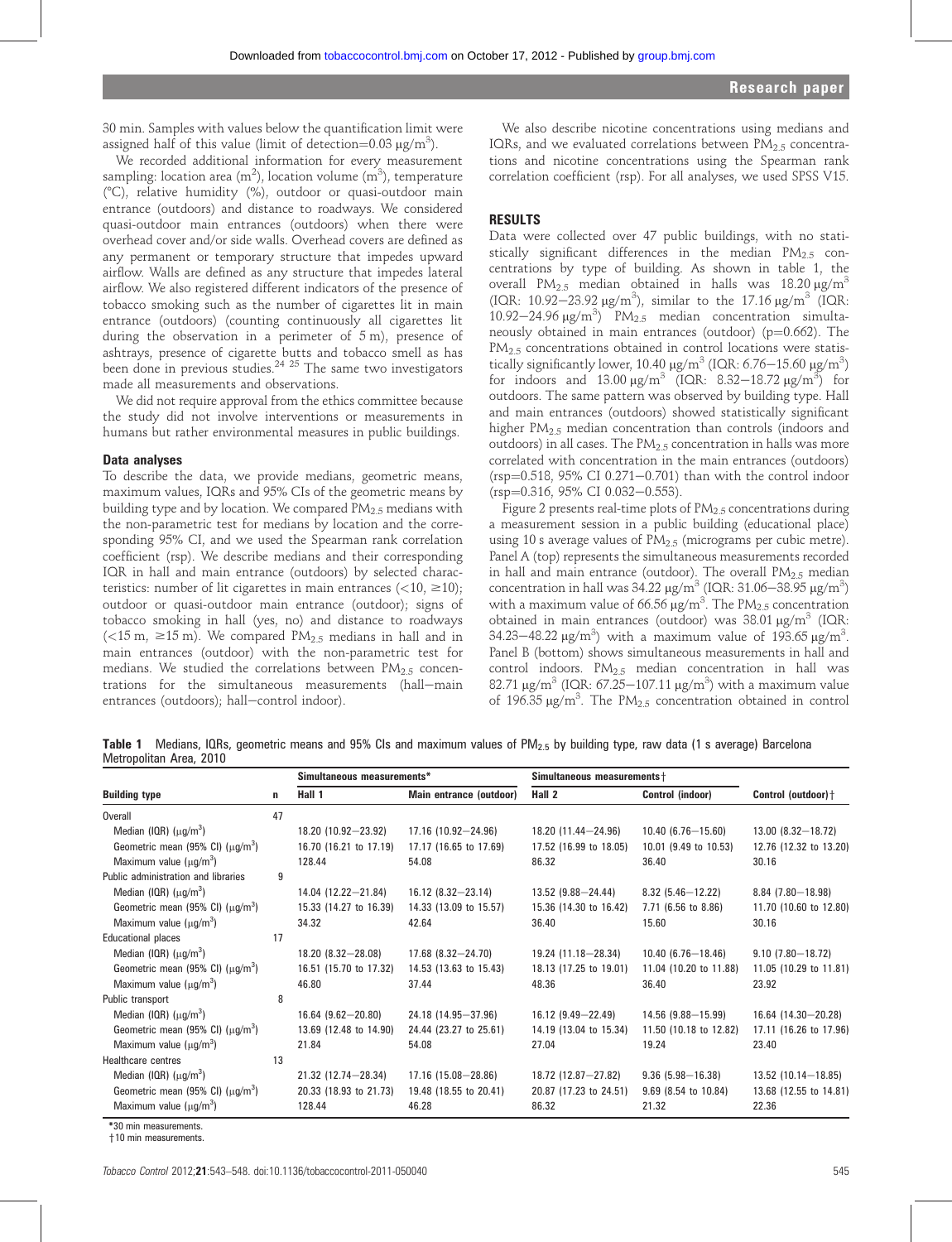### Research paper





indoors was  $10.74 \,\mathrm{\upmu g/m^3}$  (IQR:  $10.24-11.21 \,\mathrm{\upmu g/m^3}$ ) with a maximum value of  $15.08 \text{ }\mu\text{g/m}^3$ .

Table 2 shows a descriptive analysis of  $PM_{2.5}$  concentrations in halls and main entrances (outdoors) by different variables potentially related to tobacco smoke levels. Median  $PM_{2.5}$ concentrations were higher but statistically non-significant in buildings with  $\geq$ 10 lit cigarettes compared with  $\lt$ 10 lit cigarettes both in halls (20.80 vs 16.38  $\mu g/m^3$ , p=0.560) and main entrances outdoors (21.58 vs 15.86  $\mu$ g/m<sup>3</sup>, p=0.079). The same occurs when we compared outdoor and quasi-outdoor main entrances (outdoor) with higher  $PM<sub>2.5</sub>$  concentrations for quasioutdoor areas both in halls and in main entrances (outdoor). The PM2.5 levels in hall and main entrances (outdoor) did not substantially vary depending on signs of tobacco smoking in halls or the distance to the roadways. We did not find differences in concentrations obtained in halls and in main entrances (outdoors) according to the variables.

We studied nicotine concentrations in 28 of the 47 public buildings. The overall median nicotine concentration was 0.81  $\mu$ g/m3 (IQR: 0.54–1.52  $\mu$ g/m<sup>3</sup>) with a maximum value of  $3.74 \mu g/m^3$ . The Spearman correlation coefficient between nicotine and  $\text{PM}_{2.5}$  concentration was 0.365 (95% CI  $-0.009$  to 0.650).

#### **DISCUSSION**

#### Main findings and comparison with other studies

Our findings show that main entrances (outdoors) are a critical location to consider when promoting smoke-free environments for outdoors and for the adjacent areas indoors, such as halls. We did not find differences in  $PM<sub>2.5</sub>$  levels when comparing by building type. In all cases,  $PM_{2.5}$  concentrations obtained in main entrances (outdoors) were very similar to those obtained in halls, and both of them were considerably higher than levels in indoors and outdoors control points.

A previous study conducted in 53 hospitals to evaluate SHS exposure found a correlation coefficient of 0.591 between PM<sub>2.5</sub> concentrations in hall and in main entrance (outdoor), $^{25}$  very similar to the correlation coefficient ( $rsp=0.518$ ) in the present study. That correlation was higher than the one obtained between hall and control indoor. These results make sense with the real-time plots of  $PM<sub>2.5</sub>$  concentrations (figure 2). In general, there is an overlap of  $PM<sub>2.5</sub>$  concentrations in the case of hall and main entrance (outdoor) in contrast to what happens in hall and control indoor. All these results suggest that outdoor SHS drifts to immediate adjacent areas indoors where it can remain longer, as suggested in previous studies focused on outdoors levels of SHS. $375$ <sup>18</sup> <sup>19</sup> Klepeis et al<sup>3</sup> studied SHS levels in outdoor public places (parks, side-walk café, restaurants and pubs), and they showed that outdoor SHS levels were comparable to indoor concentration under certain conditions. These studies also suggest that whereas the SHS levels indoors remained relatively high and slowly decayed for hours until the doors were opened to ventilate the venue, SHS outdoors concentrations dropped immediately to background levels when the cigarette source were extinguished.

There are some factors that can influence the levels of SHS outdoors as it has been suggested in other studies. $3\frac{15-18}{15}$ Although the difference was not statistically significant, we found slightly higher levels of SHS, both in hall and in main entrance (outdoor) when there were  $\geq 10$  lit cigarettes. This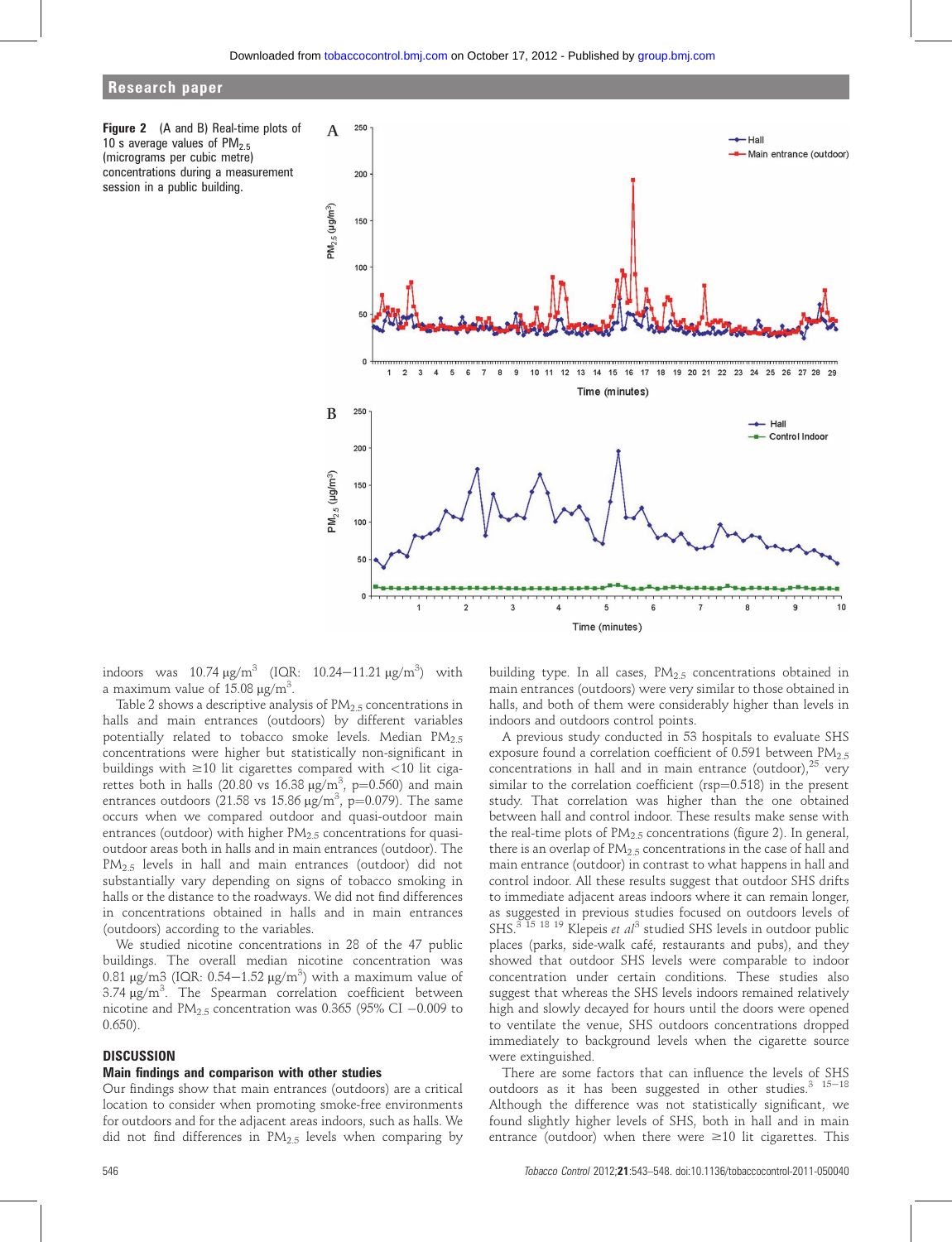|                                           |    | Hall                      | Main entrance (outdoor)  |          |  |
|-------------------------------------------|----|---------------------------|--------------------------|----------|--|
|                                           | n  | Median (IQR)              | Median (IQR)             | p Value* |  |
| Number of lit cigarettes in main entrance |    |                           |                          |          |  |
| $<$ 10 lit cigarettes                     | 32 | $16.38$ $(11.44 - 24.96)$ | $15.86$ $(9.69 - 24.96)$ | 0.285    |  |
| $\geq$ 10 lit cigarettes                  | 15 | $20.80(11.96 - 27.56)$    | 21.58 (17.16-37.44)      | 0.495    |  |
| Covered main entrance (outdoor)           |    |                           |                          |          |  |
| Quasi-outdoor                             | 33 | $19.24$ (11.44 - 26.00)   | $17.68$ (13.00 - 27.56)  | 0.765    |  |
| Outdoor                                   | 14 | $17.68$ $(11.31 - 22.62)$ | $14.82$ $(7.67 - 21.65)$ | 0.109    |  |
| Signs of tobacco smoking in hall          |    |                           |                          |          |  |
| Yes                                       | 25 | $18.72$ (9.88 - 24.44)    | $17.16$ (10.14 - 23.92)  | 0.440    |  |
| No                                        | 22 | $17.68$ (11.44 - 26.78)   | 18.98 (10.85-35.88)      | 0.961    |  |
| Distance to roadways                      |    |                           |                          |          |  |
| $<$ 15 m                                  | 36 | $19.76$ (12.03 - 26.91)   | $17.68$ (12.48-28.34)    | 0.539    |  |
| $\geq$ 15 m                               | 11 | $11.96$ (10.92-19.24)     | $16.64$ (9.36 - 20.28)   | 0.824    |  |

Table 2 Medians, IQRs and maximum values of PM $_{2.5}$  measurements in halls and main entrances (outdoor) by selected characteristics, raw data (1 s average) Barcelona Metropolitan Area, 2010

\*Non-parametric test for medians for the comparison between hall and main entrance (outdoor).

finding is consistent with those of Kaufman et al, who showed that average levels of  $PM_{2.5}$  in outdoor settings with  $\geq 1$  lit cigarettes present were two times higher than average levels of background air pollution.<sup>17</sup>

We found that SHS levels in quasi-outdoor main entrances were higher than those in hall and not covered main entrances. We concur with Klepeis et  $al^3$  that highly enclosed outdoor areas may reduce the possibility of SHS naturally dissipating outdoors such as it is forced to drift into the adjacent indoor space. Moreover, we supposed that the more enclosed the outdoor area is, the more it allows the accumulation of cigarette emission indoors and outdoors.

Although our results were not averaged over 24 h, we found a high  $PM<sub>2.5</sub>$  median concentration with maximum values of 128.44 and 54.08  $\mu$ g/m<sup>3</sup> in halls and main entrances (outdoor), respectively, higher than the 24 h outdoor average guideline value of  $25 \mu g/m^3$  recommended by the WHO Air Quality Guidelines.<sup>29</sup> Such levels of SHS and the recent evidence on effects of smoking in outdoor areas<sup>6</sup> has resulted in Framework Convention on Tobacco Control guidelines to require protection from SHS in outdoor and quasi-outdoor public places where it is 'appropriate'.<sup>5</sup>

#### Limitations of the study

One potential limitation of the study is that we did not control for wind conditions in our examination of outdoor  $PM_{2.5}$ concentrations. SHS concentration outdoor are sensitive to wind speed and direction.<sup>3</sup> <sup>18</sup> However, we performed the measurements in different hours and days during 4 months, and hence, potential bias due to the wind conditions might have occurred in a non-differential way. We recommend that future research include venue-specific wind measures to account for these effects. We did not take into account the distance between the monitor and lit cigarettes. A previous study controlled smoking activity at precise distances from monitored positions, and they observed a clear reduction in SHS levels outdoors as distance from a tobacco source increased.<sup>18</sup> While it would have been interesting to control for this variable, it is very difficult to calculate the proximity from every lit cigarette during the measurement in a non-controlled study since smokers may change their position during observation.

Finally, the number of buildings measured was limited for operational reasons. We included public buildings that followed the criteria established. In some cases, we selected the buildings because we knew it would be easy to find smokers in the main

entrance (outdoor) (ie, some educational places and healthcare centres) and they were buildings of our interest. Other buildings were selected through an environmental scan. Anyway, our study includes a variety of public buildings that had not been studied so far.

#### Strengths of the study

To our knowledge, this is one of the few studies using simultaneous measurements of  $PM<sub>2.5</sub>$  levels in outdoor and indoor settings and the first one that includes both indoor and outdoor controls.

Moreover, this is real-life and real-time study. We are aware that we may have obtained some inconsistencies in the data as we did not control for some unpredictable variables. However, opposite to a controlled experiment, we got a realistic view of the behaviour of smokers and a real approach of the exposure to SHS in the building main entrances.

While PM2.5 can originate from sources of combustion different to tobacco smoke, such as cooking or traffic-related air pollution, we took into account the traffic-related air pollution in the case of the outdoor measurements by registering each building's proximity to roadways. We observed that  $PM_{2.5}$ concentrations did not substantially vary depending on the distance of the roadway. We also correlated  $PM_{2.5}$  with airborne nicotine concentrations outdoors as also done in other studies with indoor measurements. $2530$  and we obtained a moderate correlation possibly due to the low SHS levels outdoors.

#### **CONCLUSIONS**

Our study shows that indoor locations where smoking is banned are not completely free from SHS with levels similar to those obtained in the immediate entrances (outdoors) where smoking

#### What this paper adds

- $\blacktriangleright$  Indoor locations where smoking is banned show similar secondhand smoke levels to those obtained in the immediate entrances (outdoors), and both of them are considerably higher than levels in indoors and outdoors control points.
- Main entrances (outdoors) are a critical location to consider when promoting smoke-free environments for outdoors and for the adjacent areas indoors.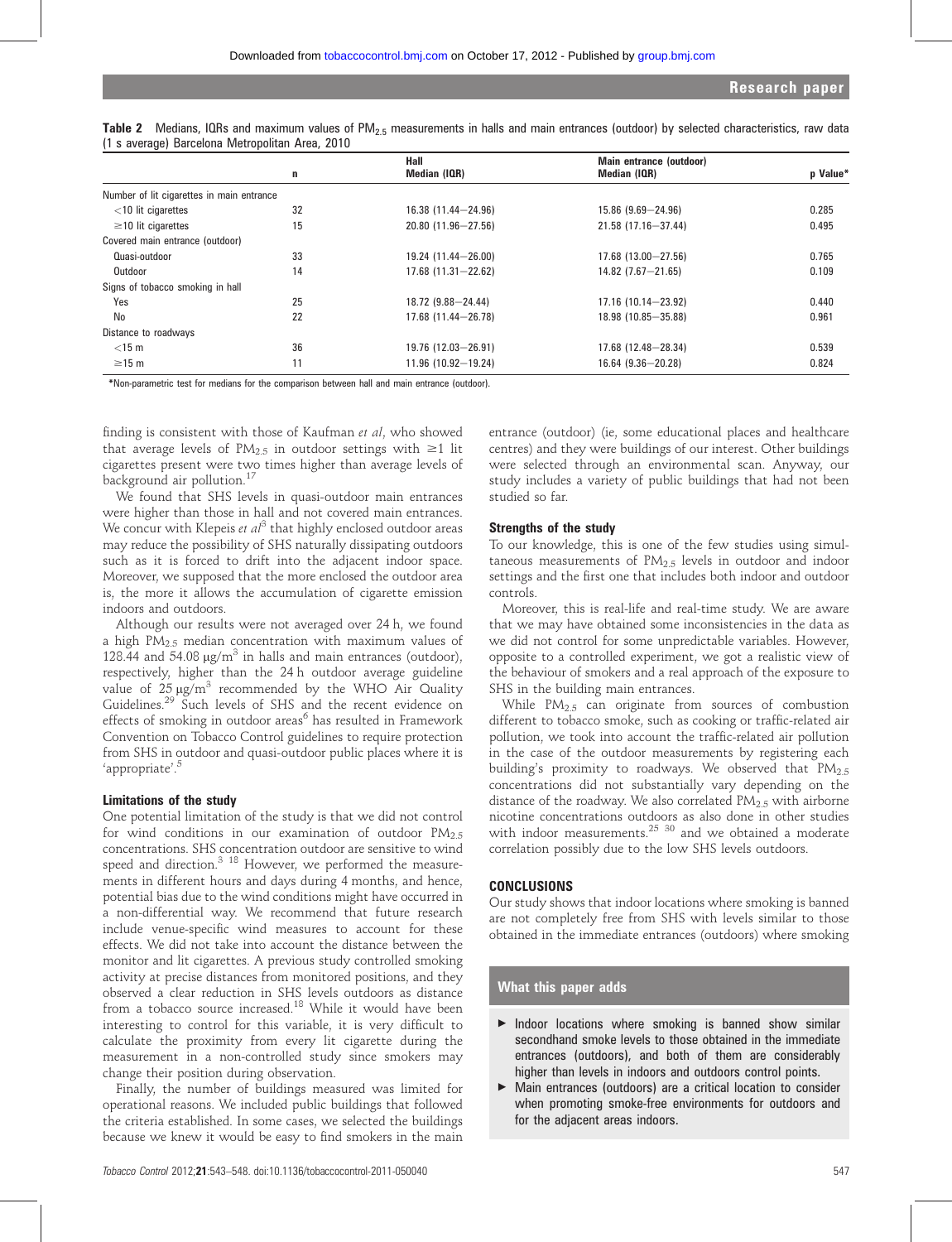#### Research paper

is allowed. This indicates that SHS from outdoors settings drifts to adjacent indoors. Scientific evidence has firmly established that there is no safe level of exposure to SHS. Consequently, these results warrant a revision of current smoke-free policies in outdoor building entrances to protect people from tobacco smoke exposure. Moreover, further studies should focus on SHS exposure in other outdoor or quasi-outdoor locations, such as terraces or patios, beaches, public parks, bus and train stops, and sports facilities to better evaluate the need of reinforcing smokefree policies.

Acknowledgements We thank Francesc Centrich and Glòria Muñoz (Laboratory of Public Health, Agència de Salut Pública de Barcelona) for nicotine analysis.

Funding This study is partly funded by the Ministry of Science and Universities, Government of Catalonia (2009SGR192), and by Ministry of Health, Government of Spain (RTIC Cancer, RD06/0020/0089 and CIBERESP CB06/02/0032).

#### Competing interests None.

Contributors XS and EF designed the study to which all the authors contributed. XS and FA collected the data. XS, JMMS, MF and MJL prepared the database. XS analysed the data and JMMS, MF, ES and MN revised with her the results. All the authors contributed to the interpretation of results. XS drafted the manuscript, which was critically revised by all authors, who also approved the final version. EF is the guarantor.

Provenance and peer review Not commissioned; externally peer reviewed.

#### **REFERENCES**

- **US Department of Health and Human Services.** The Health Consequences of Involuntary Exposure to Tobacco Smoke: a Report of the Surgeon General. Atlanta, GA: US Department of Health and Human Services, Centers for Disease Control and Prevention, National Center for Chronic Disease Prevention and Health Promotion, Office on Smoking and Health, 2006.
- 2. **IARC.** Tobacco Smoke and Involuntary Smoking. Lyon: International Agency for Research on Cancer, 2002.
- 3. **Klepeis N,** Ott W, Switzer P. Real-Time measurement of outdoor tobacco smoke particles. Air Waste Manag Assoc 2007;57:522-34. http://www.awma.org/http:// www.awma.org/534, http://www.awma.org/.
- 4. Word Health Organization (WHO). WHO Framework Convention on Tobacco Control (WHO FCTC). Geneve: World Health Organization, 2003.
- 5. World Health Organization (WHO). WHO Report of the Global Tobacco Epidemic, 2009: Implementing Smoke-free Environments. Geneve: World Health Organization, 2009.
- 6. Globalsmokefree Partnership. The Trend Toward Smokefree Outdoor Areas. Geneve: Globalsmokefree Partnership, 2009.
- 7. World Health Organization. Conference of the parties to the WHO Framework Convention on Tobacco Control. Second session. Decisions and Ancillary Document (Bangkok, 30 June-6 July 2007). COP/2/2007/CD. Geneve: World Health Organization, 2008.
- 8. **Bloch M.** Shopland DR. Outdoor smoking bans: more than meets the eye. Tob Control 2000;9:99.
- 9. **Chapman S.** Banning smoking outdoors is seldom ethically justifiable. Tob Control  $2000;9:95-7$
- 10. **Chapman S.** Should smoking in outside public spaces be banned? No. BMJ 2008;337:a2804.
- 11. Thompson G, Willson N, Edwards R. Should smoking in outside public spaces be banned? Yes. BMJ 2008;337:a2806.
- 12. Thomson G, Wilson N, Edwards R. At the frontier of tobacco control: a brief review of public attitudes toward smoke-free outdoor places. Nicotine Tob Res  $2009:11:584-90.$
- 13. Word Health Organization (WHO). The European Tobacco Control Report. Copenhagen, Denmark: WHO Regional Office for Europe, 2007.
- 14. Repace J. Banning outdoor smoking is scientifically justifiable. Tob Control 2000;9:98.
- 15. Brennan E, Cameron M, Warne C, et al. Secondhand smoke drift: examining the influence of indoor smoking bans on indoor and outdoor air quality at pubs and bars. Nicotine Tob Res 2010; $12:271 - 7$ .
- 16. **Cameron M,** Brennan E, Durkin S, et al. Secondhand smoke exposure (PM2.5) in outdoor dining areas and its correlates. Tob Control  $2010; 19:19-23$ .
- 17. **Kaufman P,** Zhang B, Bondy SJ, et al. Not just 'a few wisps': real-time measurement of tobacco smoke at entrances to office buildings. Tob Control  $2011:20:212-18$
- 18. Repace J. Measurements of Outdoor Air Pollution From Secondhand Smoke on the Umbc Campus. 2005. http://www.repace.com (accessed 2 Mar 2010).
- 19. Travers M, Higbee C, Hyland A. Vancouver Island Outdoor Tobacco Smoke Air Monitoring Study 2007. 2007:1-20. http://www.tobaccofreeair.org (accessed 2 Mar 2010).
- 20. **CARB.** Proposed Identification of Environmental Tobacco Smoke as a Toxic Air Contaminant. Sacramento: Office of Environmental Health Hazard Assessment, 2005.
- 21. Fernandez E. Spain: going smoke free. Tob Control 2006;15:79-80.
- 22. Hyland A, Travers MJ, Dresler C, et al. A 32-country comparison of tobacco smoke derived particle levels in indoor public places. Tob Control 2008;17:159-65
- 23. TSI Exposure Monitoring. Model AM510 SidePak Personal Aerosol Monitor User Guide. Shoreview, MN: TSI Incorporated, 2006.
- 24. Fernandez E, Martínez C, Fu M, et al. Second-hand smoke exposure in a sample of European hospitals. Eur Respir J 2009;34:111-16.
- 25. Sureda X, Fu M, López MJ, et al. Second-hand smoke in hospitals in Catalonia (2009): a cross-sectional study measuring PM2.5 and vapor-phase nicotine. Environ Res 2009;110:750-5.
- 26. **Ruprecht A,** Invernizzi G. Calibration of optical particle counters in ETS mass measurements. IMPASHS Working Paper N° 8. Evaluation of the impact of smoke free policies in Member States on exposure to second-hand smoke and tobacco consumption (the IMPASHS project). Paris: Public Health Agency of Barcelona, 2009.
- 27. **Hammond SK,** Leaderer BP. A diffusion monitor to measure exposure to passive smoking. Environ Sci Technol 1987;21:494-7.
- 28. **Hammond SK,** Leaderer BP, Roche AC, et al. Collection and analysis of Nicotine as a marker for environmental tobacco smoke. Atmos Environ 1987;21:457-62.
- 29. Word Health Organization. WHO Air quality guidelines for particulate matter, ozone, nitrogen dioxide and sulfur dioxide. Global update 2005. Geneve: World Health Organization, 2006. http://www.who.int/phe/health\_topics/outdoorair\_aqg/en/ (accessed 21 Sep 2011).
- 30. Bolte G, Dieter H, Kiranoglu M, et al. Exposure to environmental tobacco smoke in German restaurants, pubs and discotheques. J Expo Sci Environ Epidemiol 2008:18:262-71.